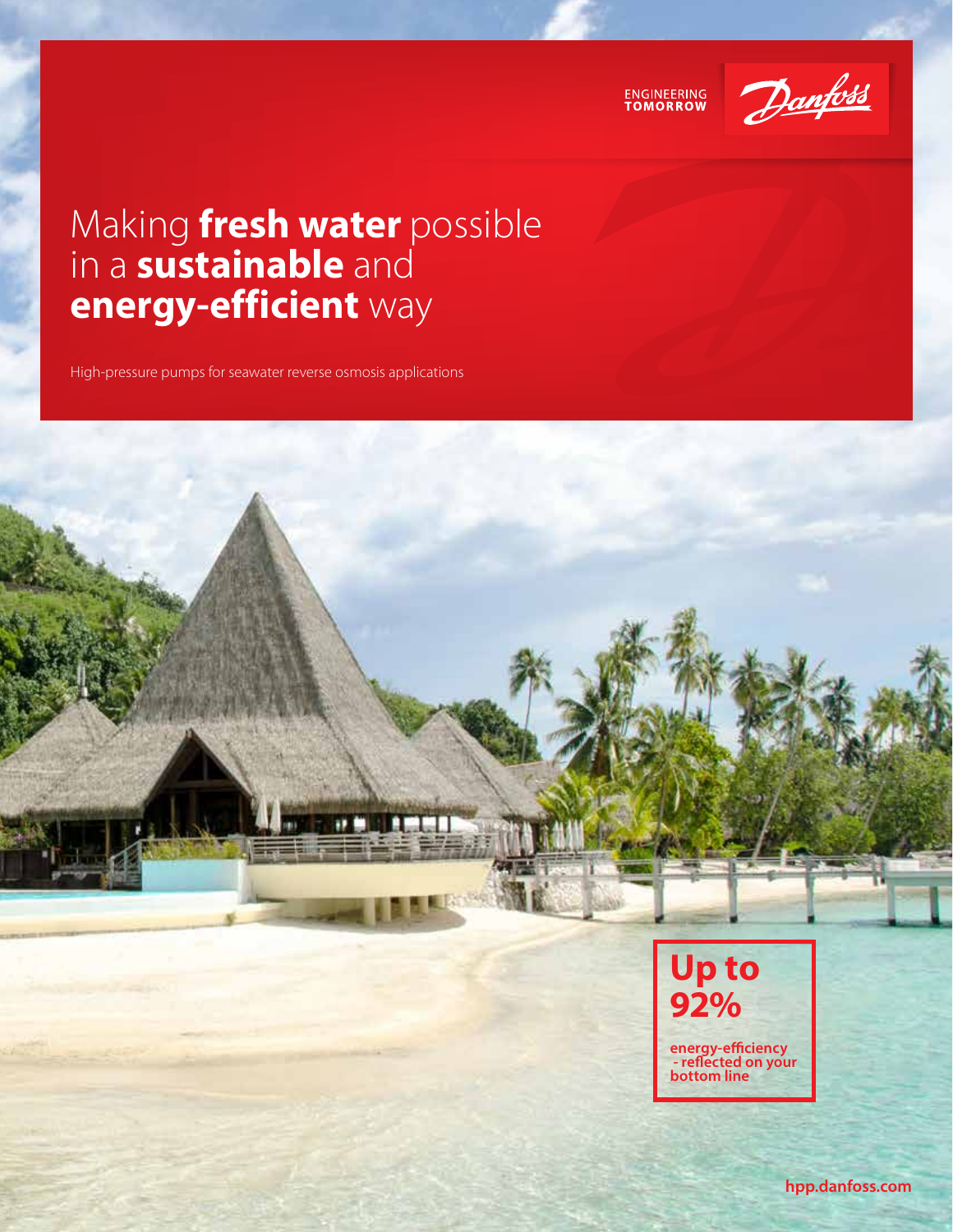#### **IGH PRESSURE PUMPS**

**Wherever people need to purify water for drinking, seawater reverse osmosis (SWRO) plays an increasingly important role. Danfoss High Pressure Pumps has a clear mission: develop and market the best possible high-pressure pumps and accessories to enable our customers to make clean water. Reliably, efficiently and sustainably.**

## **Setting new standards for high-pressure pumps – at the heart of seawater RO applications**

Fresh, clean water is vital to people everywhere. But access to drinkable water from municipal sources is often prohibitively expensive or simply not an option.

The solution? It is all around us. Brackish water and seawater are abundant, cheap and renewable. But they need to be purified to make drinkable water.

Danfoss Axial Piston Principle (APP) high-pressure pumps are at the heart of more and more small and medium-sized seawater RO applications – because they provide high-pressure reliably and inexpensively.

- **• 70% of Earth is covered with water**
- **• 97% of this water is seawater**
- **• Only 1% of Earth's water is drinkable**
- **• Worldwide consumption of drinking water doubles every 20 years**

#### **Clean water via Reverse Osmosis**

Reverse osmosis (ww) has emerged as a preferred method for purifying brackish water and seawater. The process is simple and compact – and requires less energy than other desalination techniques.

While RO is used in massive plants capable of supplying major cities with fresh water, it is also the ideal water purification technique for a host of smaller applications in hotels and resorts, aboard ships and on offshore installations.

#### **The heart of seawater RO systems: Rugged APP high-pressure pumps**

Danfoss high-pressure pumps set new standards for small and medium-sized seawater RO applications ranging up t0 88 m<sup>3</sup>/h (387 gpm).

Our dedicated high-pressure pumps build on decades of experience in developing pumps for other critical applications. Small in size and unsurpassed in engineering quality, the Danfoss range of high-pressure pumps are at the heart of more than 20,000 seawater RO systems throughout the world.

Cost-efficient Danfoss APP high-pressure pumps function both as main pumps and as reversing pumps (motors) for energy recovery in seawater RO applications.

#### **Dedicated seawater RO pump expertise from a world leader**

Danfoss High Pressure Pumps is a division of the Danfoss Group. We and our customers benefit from our close connection to a world leader in development and production of a wide range of mechanical and electronic products and controls. We draw on the extensive Danfoss R&D resources and quality systems, as well as the Group's worldwide manufacturing, distribution and service networks.

We work hard for our growing group of OEM and consulting engineer customers, beginning with extensive pre-sale consultation to determine the right solution for a wide range of seawater RO challenges – and continuing through delivery and uncompromising after-sales support.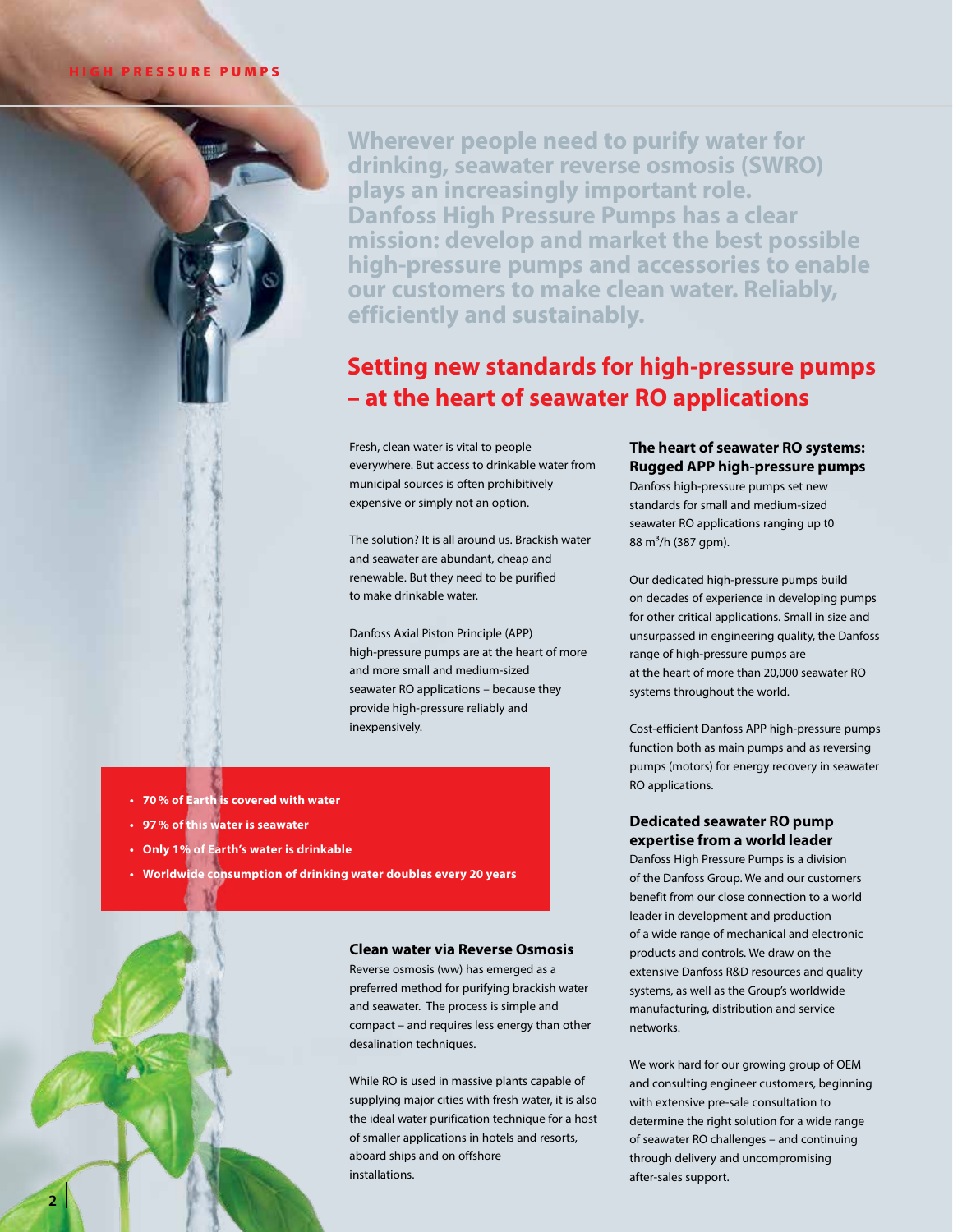| <b>APP pump advantages</b> |                         |            |                       |                                                |                        |                                      |                        |  |  |
|----------------------------|-------------------------|------------|-----------------------|------------------------------------------------|------------------------|--------------------------------------|------------------------|--|--|
|                            |                         |            |                       | Small SWRO up to 600 CMD                       |                        | Midsize SWRO 600-2,000 CMD           |                        |  |  |
|                            | Time between<br>service | Efficiency | <b>Flow pulsation</b> | Specific energy<br>with isobaric<br><b>ERD</b> | TCO 2 years<br>(Index) | Specific energy<br>with isobaric ERD | TCO 2 years<br>(Index) |  |  |
| APP pump                   | 8,000 hrs.              | Up to 92%  | $< 1.5\%$             | $2.3$ kW/m <sup>3</sup>                        | 100                    | 2.2 $kW/m^3$                         | 100                    |  |  |
| Plunger pump               | .000-3,000 hrs.         | 80-88%     | 15.0%                 | $2.4 \text{ kW/m}^3$                           | 130-160                |                                      |                        |  |  |
| Centrifugal<br>pump        |                         | 55-76%     | $< 1.0\%$             | $3.0 \text{ kW/m}^3$                           | 125-130                | 2.6 kW/ $m3$                         | 115-130                |  |  |

*Danfoss APP pumps outperform other pump types*

**Around the world, Danfoss High Pressure Pumps provide OEMs and consulting engineers with an extensive range of high-pressure APP pumps for seawater RO applications.**

#### **Flexible and versatile**

- **• The most compact high-pressure pump on the market, with more power per kilo than any other pump**
- **• More design options than with any other RO pump: no need for frames, belt drives or gear boxes – APP pumps can be installed horizontally or vertically**
- **• Wide flow range, with one APP pump covering the range of several centrifugal pumps**
- **• Constant flow regardless of pressure variations**



#### **Low maintenance**

- **• Self-lubricating design no need for oil lubricants, ever**
	- **The pump's only seal is on the mechanical shaft**
	- **All pump parts are made of stainless steel (Duplex or Super Duplex) or polymer**
- **• 8,000 hours maintenance free operation\***

#### **Low total costs of ownership**

- **• Ultra-low energy consumption**
- **• Market-leading efficiency: up to 92%**
- **• Permeate cost, with energy recovery, can be reduced to below 2 kWh/m3**
- **• Worldwide support, stock and service networks**

*\* Danfoss guarantees a minimum of 8,000 hours of operation (maximum 18 months from date of production) provided that the pump is used according to Danfoss specifications for pre-filtration, pressure, and rotation speed. Please consult Danfoss High Pressure Pumps for further information.*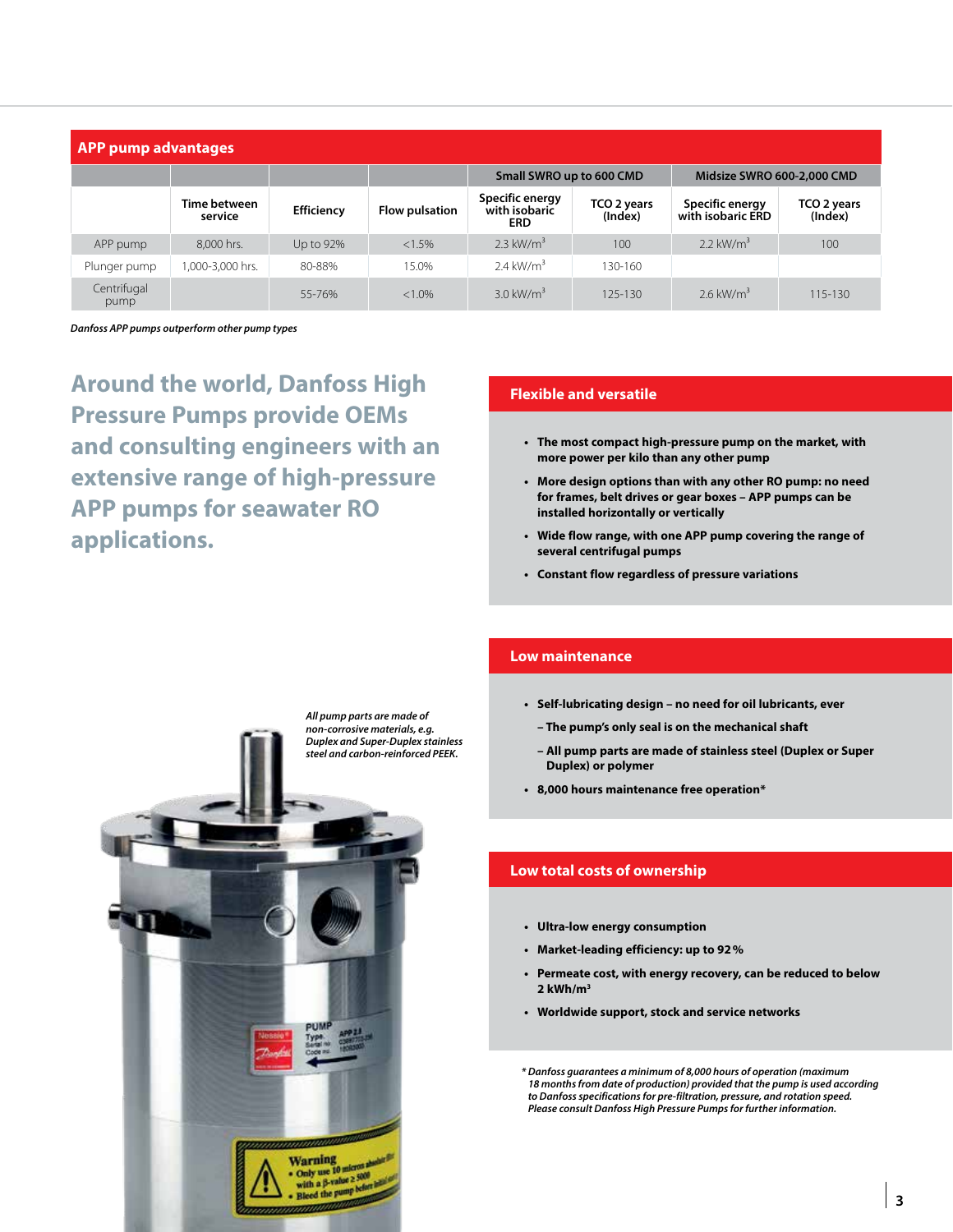## **High-pressure pumps from Danfoss: The right choice wherever fresh water matters**



#### **Land based applications**

APP high-pressure pumps from Danfoss keep fresh water flowing at hotels, resorts and other installations in coastal regions around the world. APP pumps are suitable for both brackish water (5,000-20,000 ppm/mg/l) and seawater (20,000- 50,000 ppm/mg/l).

- **• Extremely low energy consumption, with up to 92% efficiency**
- **• Whisper quiet: Danfoss high-pressure pumps are among the most silent in the industry**
- **• Ultra-low maintenance reduces service costs**

#### **Pump retrofit cuts energy and maintenance costs at resort**

**The Challenge:** Shangri-La's Mactan Resort and Spa, located on Cebu Island, is the Philippines' premier five-star resort, requiring 1,000  $m<sup>3</sup>$  of fresh water per day for its 547 rooms, 7 restaurants and bars, massive pools and spa. When the lush seaside retreat needed to retrofit its old seawater plant, management's main objectives were to reduce energy costs and minimize maintenance.

**The Solution:** The Danfoss APP 21 pump was chosen as the plant workhorse, along with an energy recovery device. Energy consumption was reduced by an impressive 1.7 kWh/m<sup>3</sup>, which corresponds to yearly savings of € 62,050. Since the self-lubricating APP 21 requires no

preventive care,

**STATISTICS** 

maintenance was reduced to a minimum. As an added bonus, noise pollution from the old pump was so radically reduced that the plant is now virtually inaudible from all floors – so guests at Shangri-La's Mactan Resort and Spa can relax more than ever.



# **MARINE & OFFSHORE**

#### **Marine and offshore applications**

Whether on offshore rigs or aboard private yachts and commercial ships, Danfoss seawater APP pumps are at the heart of seawater RO systems across the seven seas. We have extensive experience in working with OEMs to provide dedicated solutions for small and medium-size applications at sea.

#### **The Royal Navy converts aircraft carrier from flash distillation to RO**

**The Challenge:** HMS Ark Royal is the Royal Navy's largest Invincible-class light aircraft carrier, with a crew of 685 and a Fleet Air Arm of 366. The ship was originally fitted with flash distillers to purify water, but their high energy

and maintenance costs led to a conversion to seawater RO in 2005-2006. Salt Separation Services Ltd., who built the new RO plants, wanted to find the right high-pressure pumps for the job.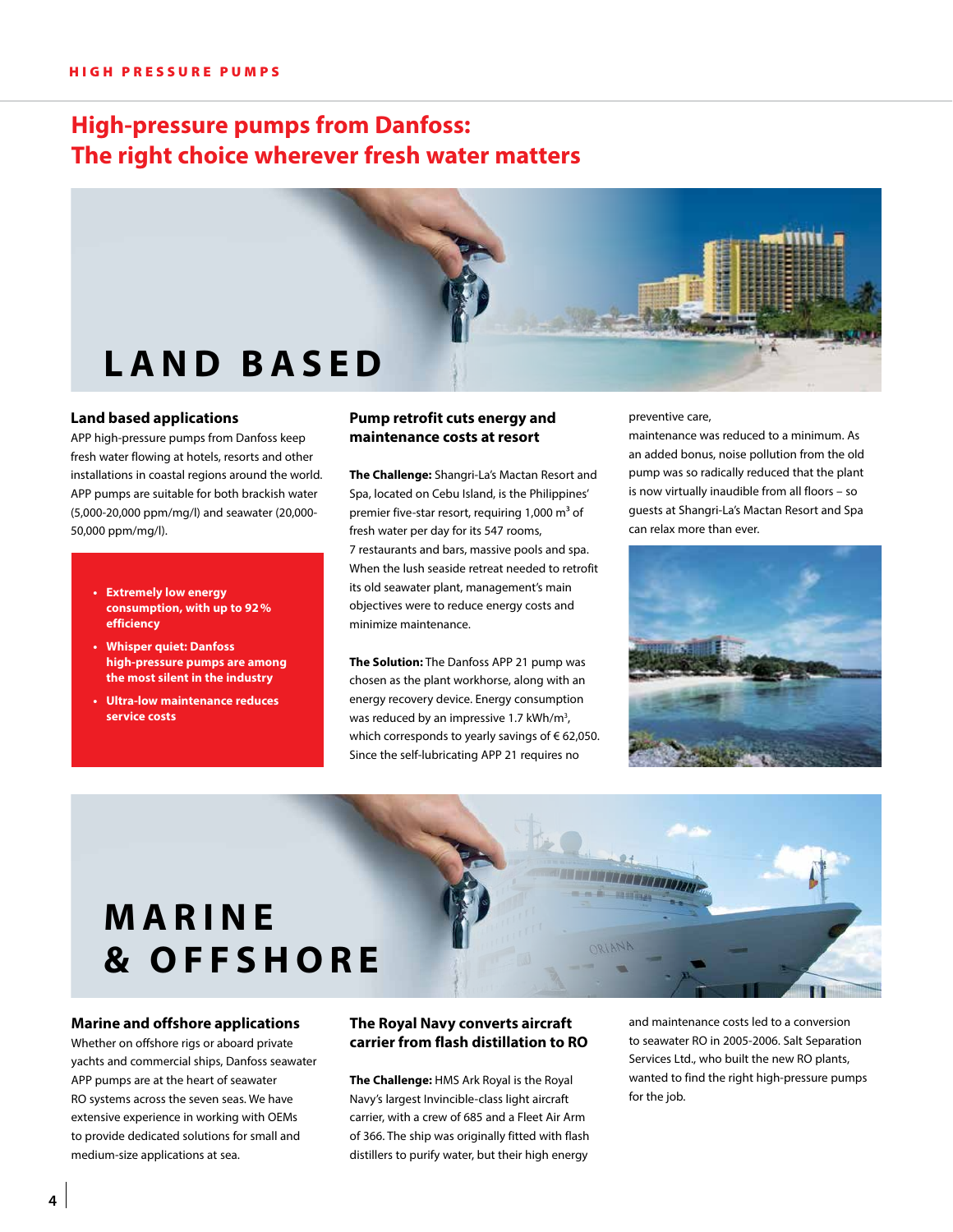**The solution:** Danfoss APP pumps were selected due to their high reliability, low maintenance and small footprint – and are now at the heart of no less than five seawater RO plants aboard HMS Ark Royal: 1 × 150 m<sup>3</sup>/day,  $2 \times 100$  m<sup>3</sup>/day, and  $2 \times 5$  m<sup>3</sup>/day. On the three larger plants, the compact pumps are built into shock-mounted skids so they can easily be routed into position.



- **• Simple to operate**
- **• Minimal maintenance, long service intervals**
- **• Small but effective**
- **• Compact, light in weight**

# **MOBILE & C O N TA I N E R I Z E D**

#### **Mobile and containerized applications**

Climate change, natural disasters and humanitarian relief projects often mean that clean drinking water can suddenly become a precious commodity that saves lives. Danfoss APP pumps are particularly well suited for small and large-scale mobile applications due to the compact design which is the smallest in the RO market, as well as the extremely high efficiency.



#### **Wind-driven RO system tested by Dutch university**

**The challenge:** Delft University of Technology wanted to harness a traditional agricultural windmill to drive a RO plant capable of providing fresh water to a village of 500 inhabitants. Despite the need for high-pressure pumping, no electricity would be available to power the pump.

**The solution:** Researchers chose Danfoss SWPE 1.5-1.2 due to the exceptional energy efficiency of the APP pump and APM energy recovery. But it was the pump's long maintenance-free operation that was particularly appealing for use in remote areas. After successful testing in the Netherlands, the unit was moved to Curacao for operation. The plant is expected to produce 5 m<sup>3</sup> of fresh water per day.

- **• Small footprint, vertical or horizontal orientation, no belt drive: easy to fit into tight spaces**
- **• No need for oil lubrication, ever. 8,000 hours maintenance-free operation**
- **• Low vibration means low noise; light in weight**
- **• All pumps can be delivered according to ATEX**
- **• Approved for NATO (N-cage) and specified by military organizations around the world**
- **• Pumps can be made according to API 674 and NORSOK M-650**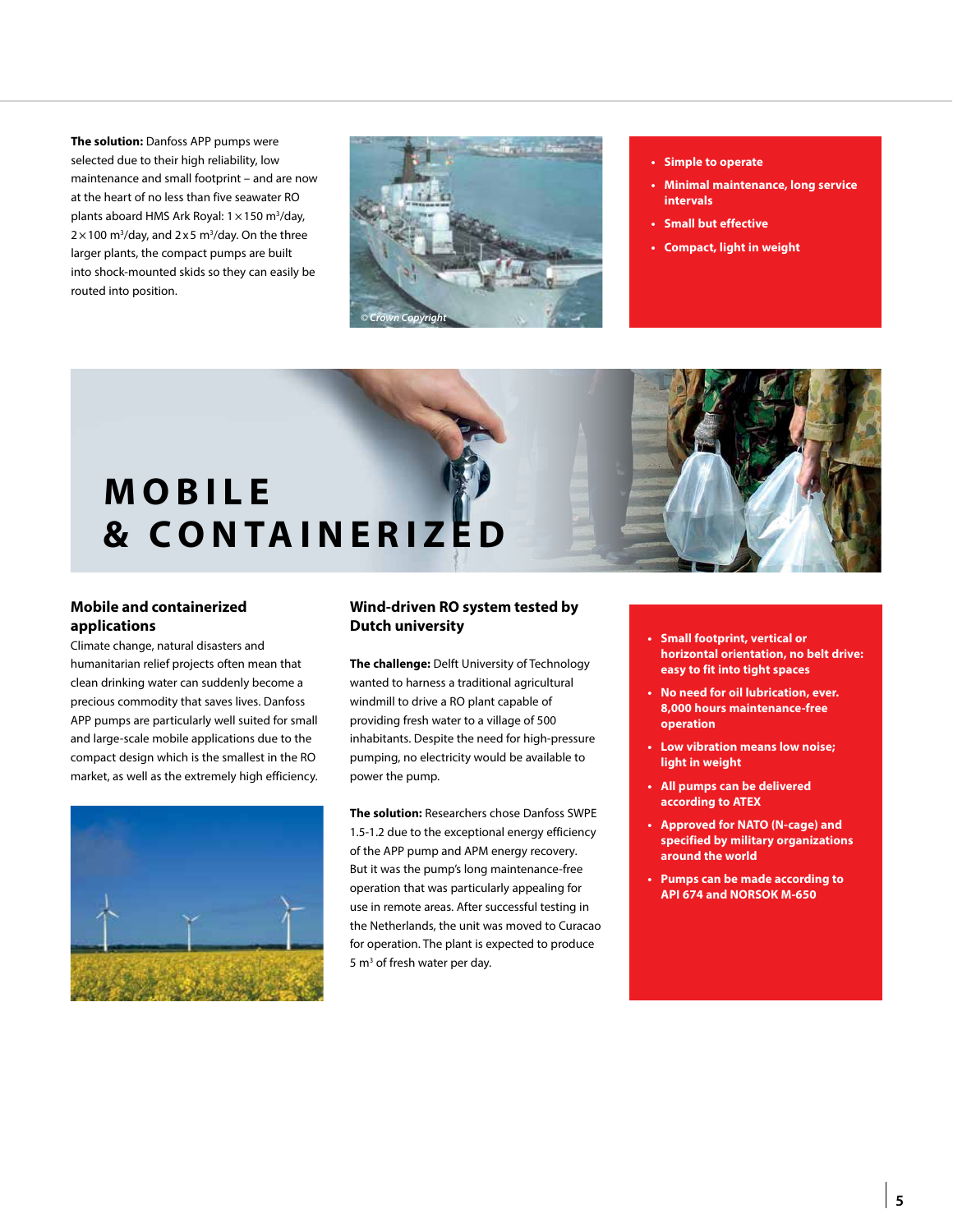### **An extensive range of high-pressure pumps and accessories to power seawater RO applications**



#### **APP high-pressure pumps**

Applications: APP pumps are designed to supply low viscosity and corrosive fluids under high pressure, e.g. in seawater RO applications.

Design: APP pumps are based on the Axial Piston Principle, enabling a very light and compact design. Lubrication of the moving parts in the pumps is provided by the fluid itself, eliminating any need for additional lubrication.

APP pumps are fixed displacement pumps with constant flow, since flow is proportional to input shaft revolutions and pump displacement.

Materials: All pump parts are made of non-corrosive materials, e.g. Duplex and Super Duplex stainless steel and carbon-reinforced PEEK.

| <b>APP pumps</b>  |       |                        |            |                                             |                       |                       |
|-------------------|-------|------------------------|------------|---------------------------------------------|-----------------------|-----------------------|
| Pump type         | Flow  |                        |            | Energy consumption $@$ 80 barg (1,160 psig) | Pump speed            |                       |
|                   | rpm   | <b>Metric measure</b>  | US measure | Metric measure                              | <b>US measure</b>     | <b>Metric measure</b> |
| APP 0.6           | 3,000 | $0.7 \text{ m}^3/h$    | $2.8$ gpm  | 1.7 kW                                      | $2.3$ HP              | 700-3,450 rpm         |
| APP 0.8           | 3,000 | $0.9 \text{ m}^3/h$    | $3.8$ qpm  | 2.2 kW                                      | 3.0 HP                | 700-3,450 rpm         |
| APP 1.0           | 3,000 | 1.0 m <sup>3</sup> /h  | $4.6$ qpm  | 2.6 kW                                      | 3.5 HP                | 700-3,450 rpm         |
| APP 1.5           | 3,000 | $1.6 \text{ m}^3/h$    | $6.9$ apm  | 3.9 kW                                      | 5.4 HP                | 700-3,450 rpm         |
| APP 1.8           | 3,000 | 1.7 m <sup>3</sup> /h  | $7.4$ qpm  | 4.2 kW                                      | 5.8 HP                | 700-3,450 rpm         |
| APP 2.2           | 3,000 | 2.2 m <sup>3</sup> /h  | 9.7 qpm    | 5.2 kW                                      | 7.1 HP                | 700-3,450 rpm         |
| APP 2.5           | 3,000 | $2.6 \text{ m}^3/h$    | 11.5 gpm   | 6.5 kW                                      | 8.3 HP                | 700-3,000 rpm         |
| APP 3.0           | 3,000 | 3.0 m <sup>3</sup> /h  | 13.1 gpm   | 7.4 kW                                      | 10.0 HP               | 700-3,450 rpm         |
| APP 3.5           | 3,000 | $3.5 \text{ m}^3/h$    | $15.3$ gpm | 8.7 kW                                      | 11.8 HP               | 700-3,000 rpm         |
| APP 5.1           | 1.800 | 5.0 m <sup>3</sup> /h  | 22.0 qpm   | 12.9 kW                                     | 17.3 HP               | 700-1,800 rpm         |
| APP 6.5           | 1,800 | 6.4 m <sup>3</sup> /h  | 28.2 gpm   | 16.3 kW                                     | 21.9 HP               | 700-1,800 rpm         |
| APP 7.2           | 1,800 | $7.2 \text{ m}^3/h$    | 31.7 gpm   | 18.0 kW                                     | 24.2 HP               | 700-1,800 rpm         |
| APP 8.2           | 1,800 | $8.2 \text{ m}^3/h$    | 35.9 gpm   | 20.7 kW                                     | 27.8 HP               | 700-1,800 rpm         |
| APP 10.2          | 1,800 | $10.4 \text{ m}^3/h$   | 45.8 gpm   | 25.8 kW                                     | 34.6 HP               | 700-1,800 rpm         |
| APP <sub>11</sub> | 1,200 | $11.0 \text{ m}^3/h$   | 48.5 gpm   | 27.8 kW                                     | 37.3 HP               | 700-1,200 rpm         |
| APP 11            | 1,500 | 11.2 $m^3/h$           | 49.3 gpm   | 25.5 kW (70 barg)                           | 34.2 HP (1,015 psig)  | 700-1,500 rpm         |
| APP <sub>13</sub> | 1,200 | 13.4 $m^3/h$           | 58.9 qpm   | 33.7 kW                                     | 45.2 HP               | 700-1,200 rpm         |
| APP <sub>13</sub> | 1,500 | 13.8 $m^3/h$           | 60.7 gpm   | 30.9 kW (70 barg)                           | 41.4 HP (1,015 psig)  | 700-1,500 rpm         |
| APP 16            | 1,200 | 16.0 $m^3/h$           | 70.7 gpm   | 38.5kW                                      | 51.7 HP               | 700-1,200 rpm         |
| APP 16            | 1,500 | 16.0 m <sup>3</sup> /h | 70.7 gpm   | 34.0 kW (70 barg)                           | 45.6 HP (1,015 psig)  | 700-1,500 rpm         |
| APP 17            | 1,200 | $17.5 \text{ m}^3/h$   | 77.0 gpm   | 41.7 kW                                     | 55.9 HP               | 700-1,200 rpm         |
| APP 17            | 1,500 | $16.9 \text{ m}^3/h$   | 74.4 gpm   | 35.9 kW (70 barg)                           | 48.2 HP (1,015 psig)) | 700-1,500 rpm         |
| APP 19            | 1,200 | $18.8 \text{ m}^3/h$   | 82.9 gpm   | 45.9 kW                                     | 61.6 HP               | 700-1,200 rpm         |
| APP 19            | 1,500 | $18.8 \text{ m}^3/h$   | 82.9 qpm   | 40.1 kW (70 barg)                           | 53.8 HP (1,015 psig)  | 700-1,500 rpm         |
| APP <sub>22</sub> | 1,200 | $21.5 \text{ m}^3/h$   | 94.5 gpm   | 51.2 kW                                     | 68.7 HP               | 700-1,200 rpm         |
| APP <sub>22</sub> | 1,500 | $21.8 \text{ m}^3/h$   | 95.9 gpm   | 46.6 kW (70 barg)                           | 62.5 HP (1,015 psig)  | 700-1,500 rpm         |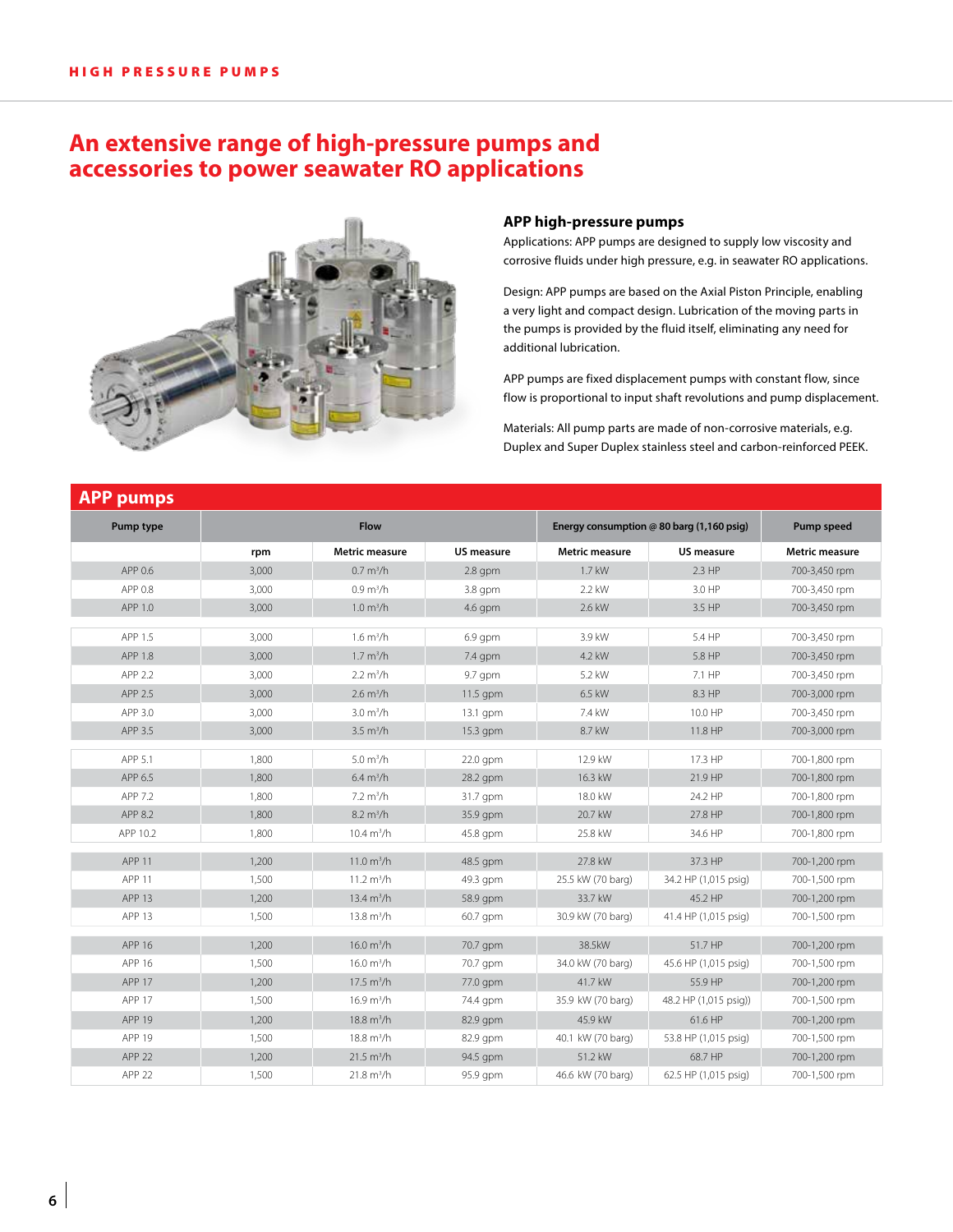| <b>APP pumps</b>  |              |                             |             |                                           |                       |                       |  |  |
|-------------------|--------------|-----------------------------|-------------|-------------------------------------------|-----------------------|-----------------------|--|--|
| Pump type         | <b>CFlow</b> |                             |             | Energy consumption @ 80 barg (1,160 psig) | Pump speed            |                       |  |  |
|                   | rpm          | <b>Metric measure</b>       | US measure  | <b>Metric measure</b>                     | US measure            | <b>Metric measure</b> |  |  |
| APP <sub>21</sub> | 1,200        | $21.3 \text{ m}^3/h$        | 93.7 gpm    | 51.0 kW                                   | 68.4 HP               | 700-1,200 rpm         |  |  |
| APP <sub>21</sub> | 1,500        | $22.2 \text{ m}^3/\text{h}$ | 97.7 gpm    | 54.3 kW                                   | 72.8 HP               | 700-1,500 rpm         |  |  |
| APP <sub>24</sub> | 1,200        | $25.2 \text{ m}^3/h$        | $110.9$ gpm | 59.9 kW                                   | 80.3 HP               | 700-1,200 rpm         |  |  |
| APP <sub>24</sub> | 1,500        | $24.5 \text{ m}^3/h$        | 106.2 gpm   | 59.3 kW                                   | 79.5 HP               | 700-1,500 rpm         |  |  |
| APP 26            | 1.200        | $26.9 \text{ m}^3/h$        | 118.4 gpm   | 64.1 kW                                   | 86.0 HP               | 700-1,200 rpm         |  |  |
| APP 26            | 1.500        | $26.7 \text{ m}^3/h$        | 117.4 gpm   | 65.1 kW                                   | 87.4 HP               | 700-1,500 rpm         |  |  |
| APP 30            | 1,200        | $31.2 \text{ m}^3/h$        | 137.3 gpm   | 74.3 kW                                   | 99.7 HP               | 700-1,200 rpm         |  |  |
| APP 30            | 1,500        | $31.3 \text{ m}^3/h$        | 137.7 gpm   | 75.4 kW                                   | 101.0 HP              | 700-1,500 rpm         |  |  |
| <b>APP 38</b>     | 1,500        | $38.4 \text{ m}^3/h$        | 168.9 gpm   | 92.3 kW                                   | 123.7 HP              | 700-1,500 rpm         |  |  |
| APP 46            | 1,780        | 46.0 $m^3/h$                | 203.0 gpm   | 96.6 kW (70 barg)                         | 130.0 HP (1,015 psig) | 700-1,780 rpm         |  |  |
|                   |              |                             |             |                                           |                       |                       |  |  |
| APP 53            | 1,500        | 53.0 $m^3/h$                | 235.0 gpm   | 130.0 kW                                  | 174.0 HP              | 700-1,500 rpm         |  |  |
| APP 65            | 1.500        | $67.0 \text{ m}^3/h$        | 295.0 gpm   | 166.0 kW                                  | 223.0 HP              | 700-1,500 rpm         |  |  |
| <b>APP 78</b>     | 1,500        | 78.0 m <sup>3</sup> /h      | 345.0 gpm   | 188.0 kW                                  | 252.0 HP              | 700-1,500 rpm         |  |  |
| APP 86            | 1.700        | $88.0 \text{ m}^3/h$        | 387.0 gpm   | 185.0 kW (70 barg)                        | 248.0 HP (1,105 psig) | 700-1,700 rpm         |  |  |
| APP 92            | 1.780        | 92.0 $m^3/h$                | 405.0 gpm   | 196.0 kW (70 barg)                        | 263.0 HP (1,015 psig) | 700-1,780 rpm         |  |  |

#### **Non-return valves with Vic. ends**

Applications: Allow flow in one direction while blocking it in the other.

Design: Conical poppet design, which ensures sealing when used with a low viscosity medium such as seawater.

Capacity: Wide flow range that fits to our pump range.





*Danfoss High Pressure Pumps supplies a line of non-return valves, Vic. hose connectors, high- pressure hoses, hose tails and Vic. clamps in Duplex.*

#### **Filter housings and cartridges**

It is recommended to use filters from the Danfoss filter product range.



*A wide range of filter housings and cartridges for pre-filtration is available.*

#### **Energy Recovery Devices (iSave)**

Application: The iSave is a high efficient energy recovery device that captures wasted pressure from the membrane reject flow and transfers it directly to the membrane feed flow.

Design: iSave unit combines a rotary pressure exchanger, a high-pressure positive displacement booster pump and an electric motor.

Capacity: The iSaves are available in sizes from 6-70  $m^3/h$  with efficiency rates up to 92%.



#### **For more information**

For more information on all Danfoss high-pressure pumps, energy recovery devices, valves and other accessories (including high and low-pressure hoses, connections, coupling kits, electric motors, filters etc) please visit **hpp.danfoss.com**